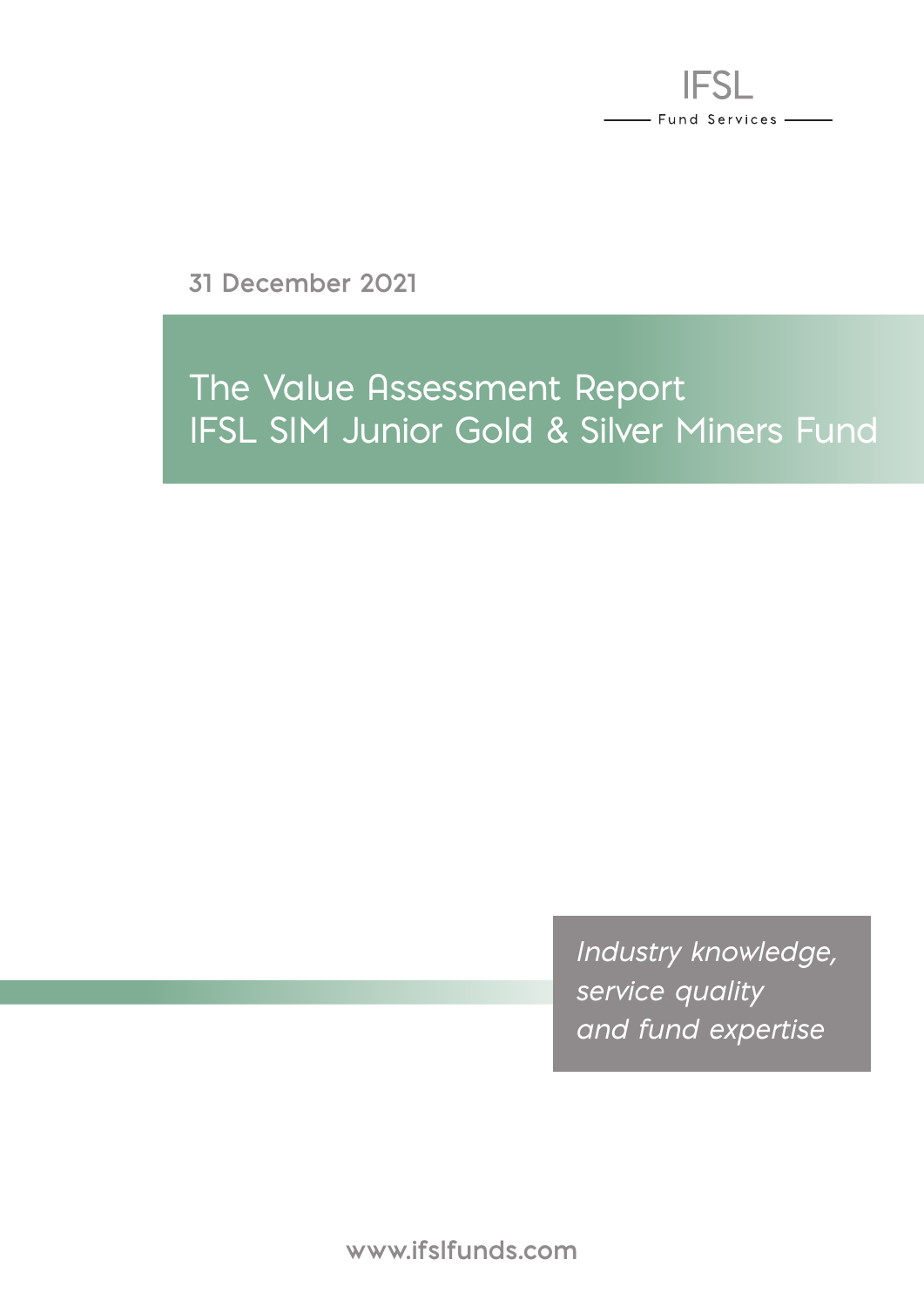

### Value assessment report

This report describes the value assessment we have carried out for the following fund (the Fund):

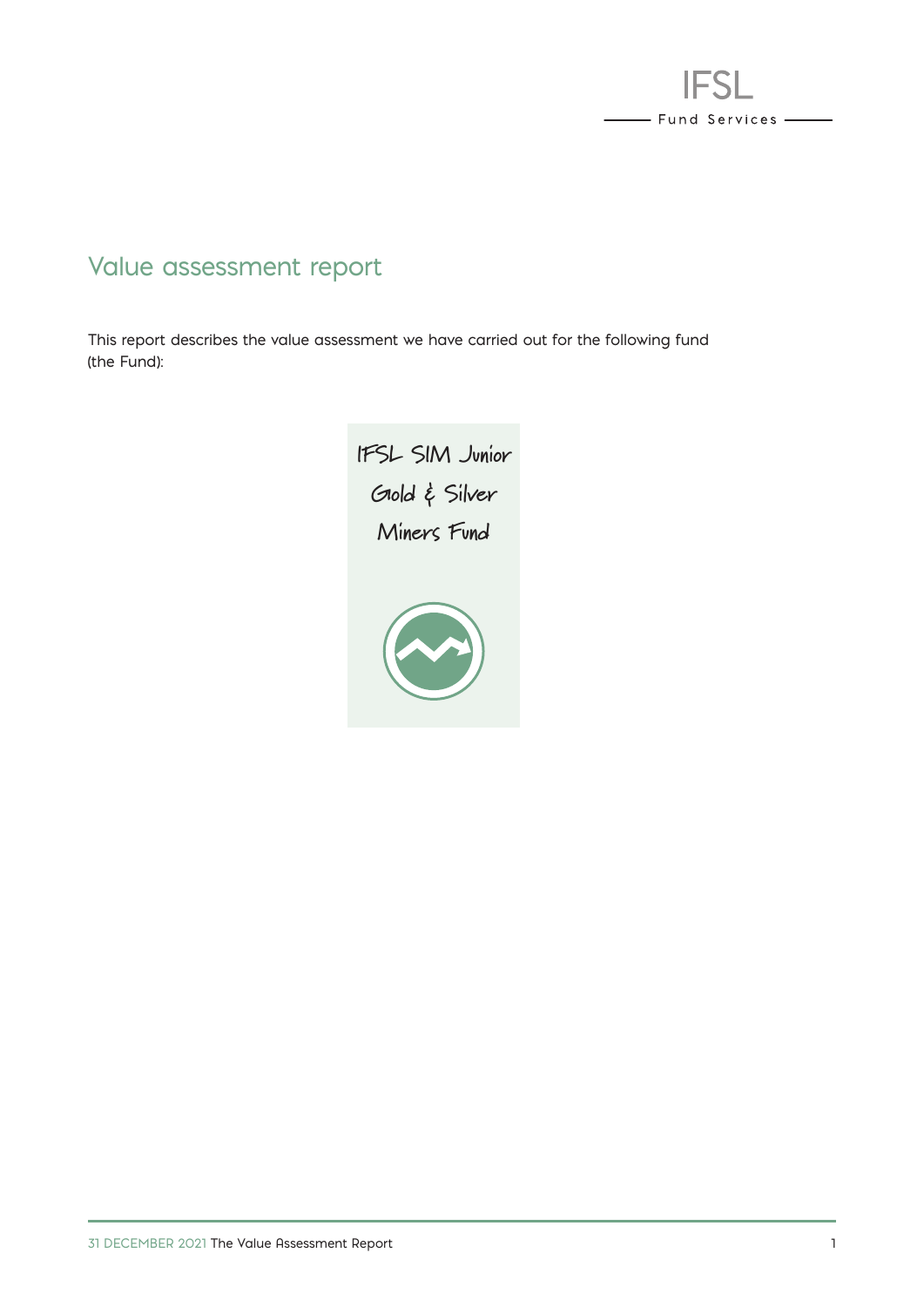# 1. The Value Assessment Report

#### Dear Investors,



- Fund Services -

This report is the result of the annual value assessment that we have carried out for you.

Investment Fund Services Ltd (IFSL) is the authorised fund management company (AFM) for the Fund covered by this report. As the AFM, we are responsible for operating the Fund in the interests of our investors. Producing this report is an important way in which we discharge that responsibility. We are also accountable to our regulator, the Financial Conduct Authority (FCA).

We carry out a value assessment at least yearly for each of our funds. The team who carry out the value assessments includes two independent non-executive directors. A part of this independent challenge is to ensure particular regard is given to investor outcomes. As Chair of our Board of Directors, I have responsibility to ensure we carry out these value assessments.

The purpose of the value assessment is to consider whether the payments that the prospectus allows to be taken from the Fund, are justified in the context of the overall value delivered to investors. After each assessment, we publish this report to provide you with our conclusions and explanations about its key aspects.

When carrying out the value assessment, we have been guided by three key considerations. These are:

- The rules of the FCA.
- Making the report meaningful for investors.
- The importance of measuring value and not just cost. Each are now explained in more detail.

#### **I. The rules of the FCA**

These require us to consider certain minimum criteria. There are seven set by the FCA.

| <b>FCA Value Assessment Criteria</b> | <b>Summary of FCA Value Assessment Criteria</b>                                                 |
|--------------------------------------|-------------------------------------------------------------------------------------------------|
| Performance                          | Is the Fund performing against its investment objectives?                                       |
| <b>Comparable Market Rates</b>       | Is the Fund priced similarly to competitors?                                                    |
| <b>Comparable Services</b>           | Is the Fund priced reasonably compared to other products with similar<br>investment strategies? |
| <b>ACD Costs</b>                     | Are fees charged to investors reasonable and appropriate?                                       |
| <b>Economies of Scale</b>            | Are economies of scale generated and passed on to investors?                                    |
| <b>Quality of Service</b>            | Does the range and quality of service offer value?                                              |
| Classes of Units                     | Are investors in the cheapest available unit class based on their<br>characteristics?           |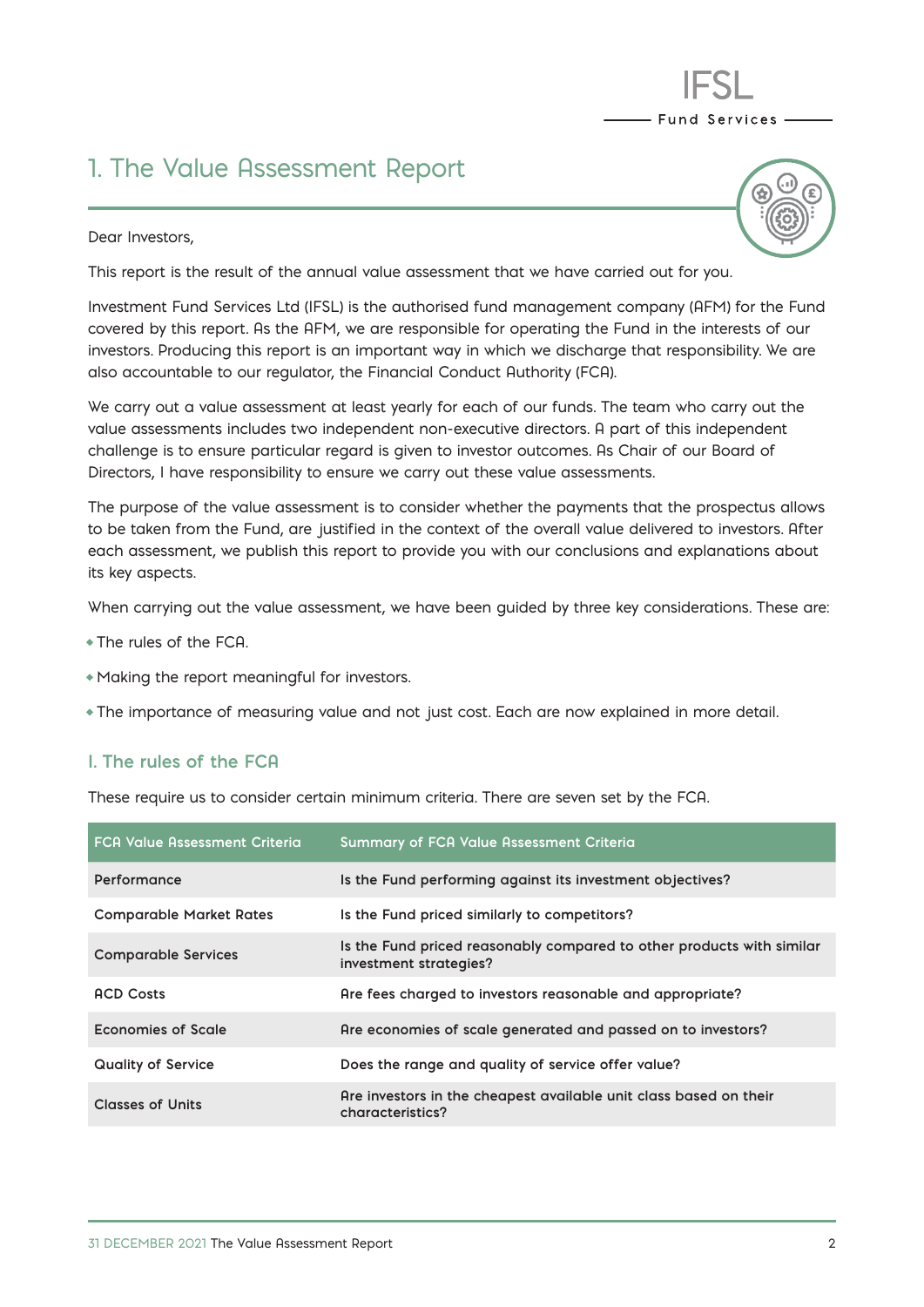

Each is considered under its own heading in the following pages.

We are not limited to the seven that are prescribed but to date we have found they are sufficiently broad to allow us to carry out the value assessment. We keep this under review.

#### **II. Making the report meaningful for investors**

We aim to provide an assessment that is meaningful for all investors. We recognise individuals will have their own reasons for holding the Funds and their own specific goals. We have been guided by the following considerations for the Funds:

- The specific investment objectives as set out in the prospectus.
- The investment policies and strategies.
- Any relevant benchmarks, including any against which performance is measured.
- The fund's target market (the types of investors who could be expected to consider buying it).

We have considered these factors as at 31 August, not merely across a single year but particularly in relation to performance — across timescales which better reflect the periods over which investors could be expected to hold the Funds.

#### **III. The difference between assessing value and simply measuring cost**

We believe that the best value for investors does not necessarily mean simply the lowest costs.

As an example, the Fund in this report is actively managed. This means the investment manager chooses which investments to make, based on their own research and processes. This approach can be expected to result in higher costs being taken from the Fund than for passive funds. Passive funds are where investments are chosen based on an index or because of the size of the company, for example, and not based on a decision by an investment manager. However, while we consider the higher costs as part of the value assessment, we will also look at other factors, such as the actual returns achieved for investors, which are net of these costs.

Nevertheless, we are clear that any value assessment includes an assessment of the controls over costs borne by the Funds.

In closing, I remind you that the value of your Fund can fall or rise in value and it can do so daily. We carried out our assessment with performance figures as at 31 August 2021. You can always find up to date performance figures on our **[website](https://ifslfunds.com/)** or from your adviser or platform.

I hope in turn you find this report of value. All of us at IFSL welcome any feedback on how to improve these reports for the future.

With my kind regards,

Guy Sears

Independent non-executive Chair of the Board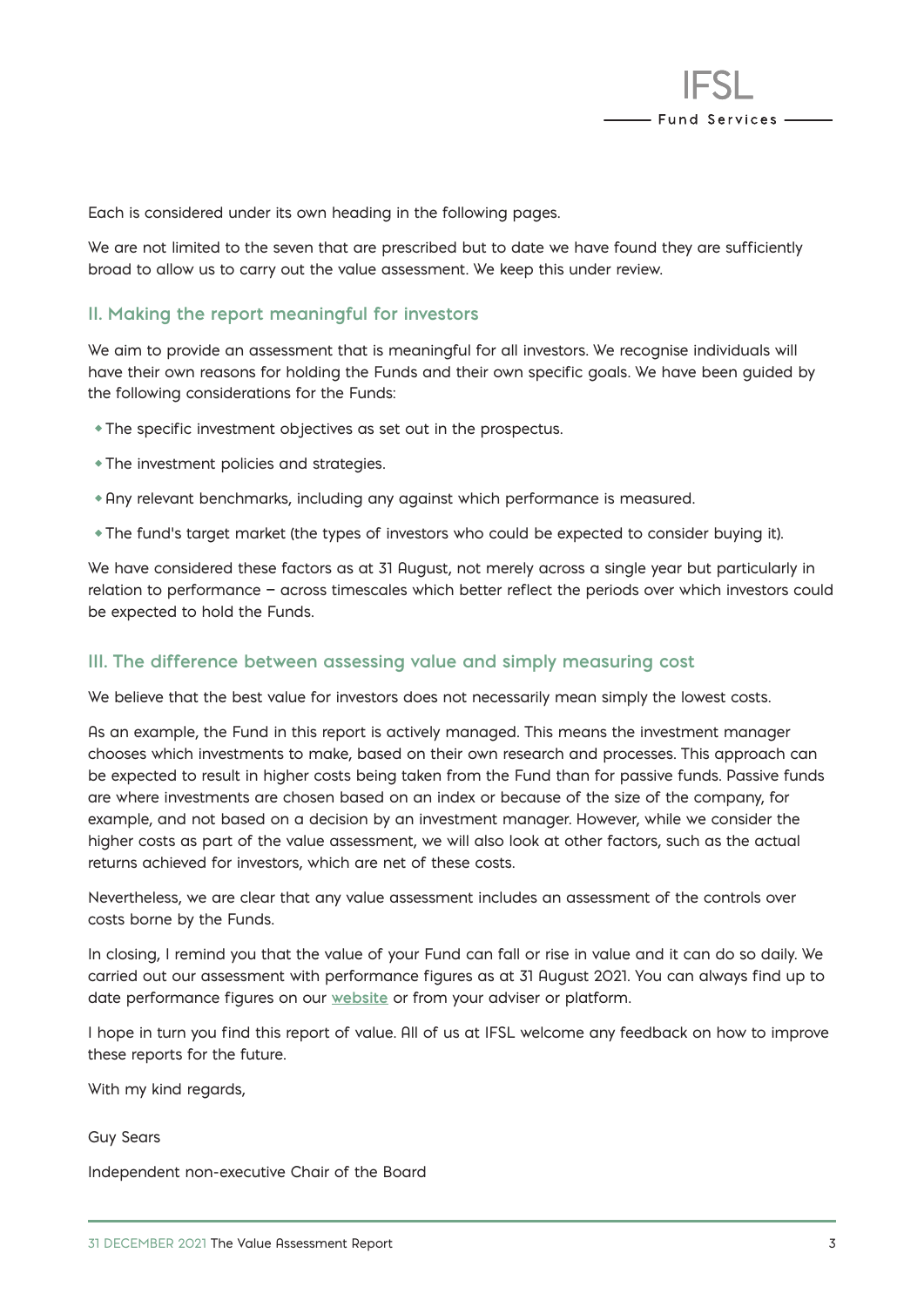

### 2. The characteristics of the Fund

When we described our approach above, we said we considered the objectives and investment policies. In this section we summarise these characteristics for the Fund. We also set out the objective and the benchmark against which you can assess the performance of the Fund.

*There can be three types of benchmark and these are explained below.*

#### **The benchmarks**



*A 'target' benchmark is used to define the fund's target performance (or to trigger a payment from scheme property such as a performance fee).*



*A 'comparator' benchmark is used as a performance comparator for the fund ('performance benchmark').*





*A 'constraint' benchmark restricts the composition of a portfolio*

The latest version of the above information can always be read by looking at the Key Investor Information Document. These are available on our website at **[www.ifslfunds.com](http://www.ifslfunds.com)**. They also set out the investment policy, which explains in more detail how each Fund aims to achieve its objective.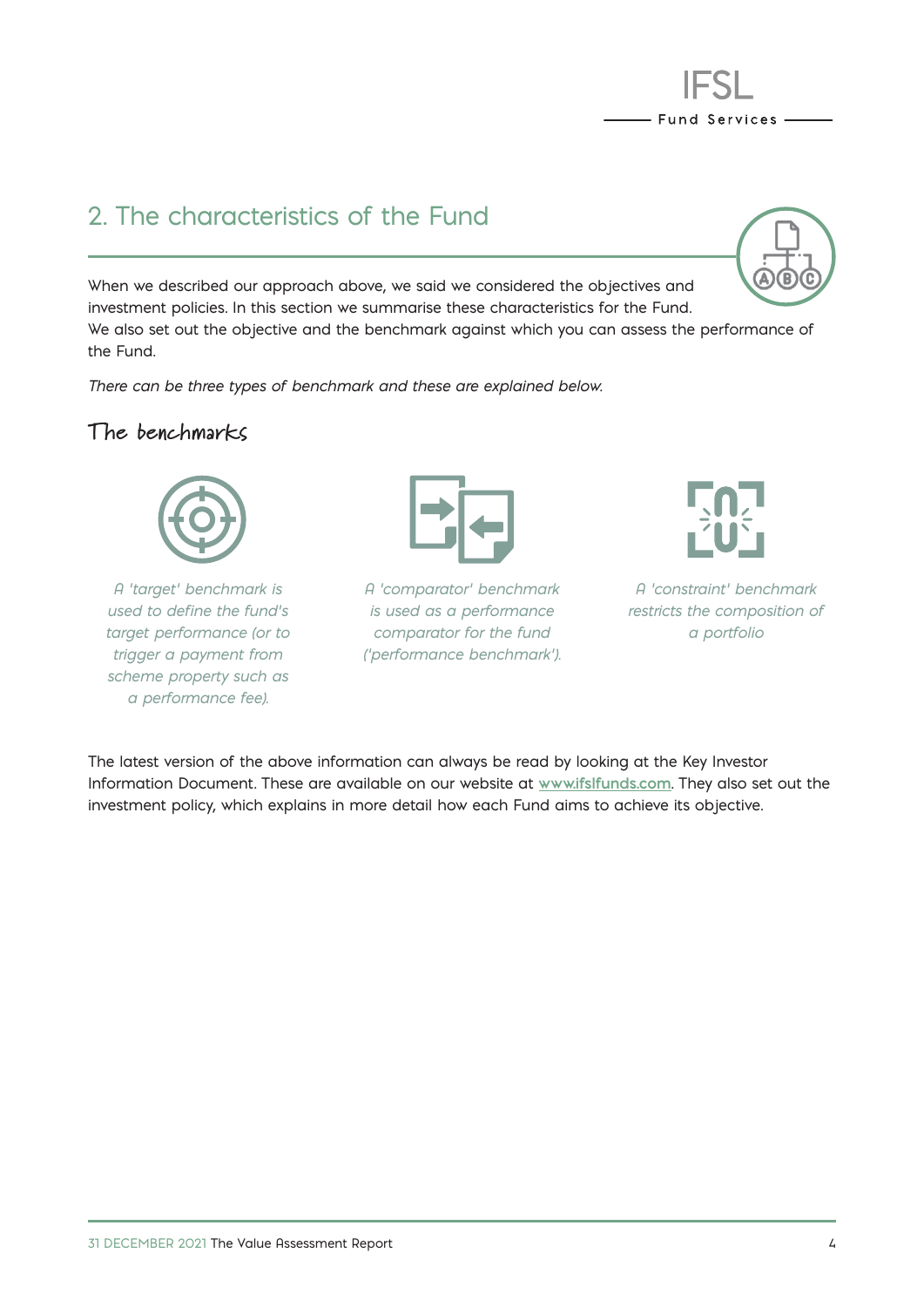

# **IFSL SIM Junior Gold & Silver Miners Fund**

### **Investment objective**

*The aim of the Fund is to provide capital growth, that is, to increase the value of your holding, by investing in small and medium sized companies which specialise in identifying and extracting gold and other precious metals.*

### **Benchmarks**

*Comparator — FTSE Gold Mines Index*

*Constraint — N/A*

*Target — N/A*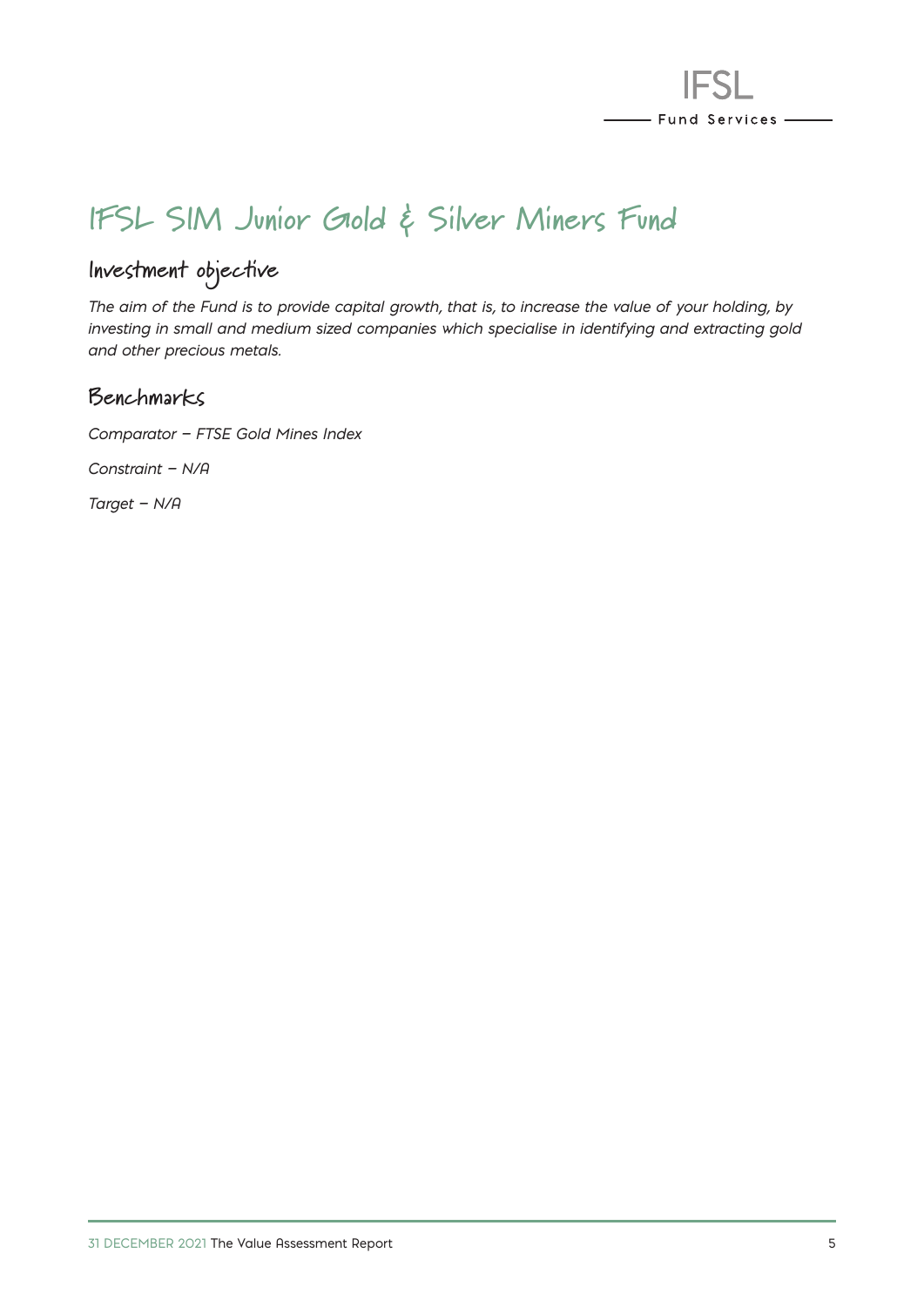### 3. Range and quality of services

#### **What have we considered?**



- Fund Services —

In this section we have considered the first area of the value assessment. This covers the quality of service we provide and the quality of service provided by any person to which any aspect of the Fund's management has been delegated or who provides services to us.

#### **How have we made our assessment?**

We have reviewed and given consideration to the services delivered and how they affect investors in the Fund and the delivery of the Fund's objectives. We also give consideration to the quality of the service delivered by IFSL and each external provider.

We have considered, as we do for all value assessments, whether the Fund has been managed within its investment restrictions and if there have been any operational errors or complaints. This is reviewed by fund and by unit class if more than one unit class exists. There are no material issues which we consider affect our conclusions about quality of service in this assessment period.

#### **We have reported under three subsections:**

Services in relation to the required independent third parties - Depositary, Custodian and Auditor.

**Other third parties** — The Investment Manager and the Sponsor

**In-house functions** — Our own provision of services to the Fund

In this part of our assessment, there are no material distinctions between any of the share classes within the Fund, unless we specify otherwise.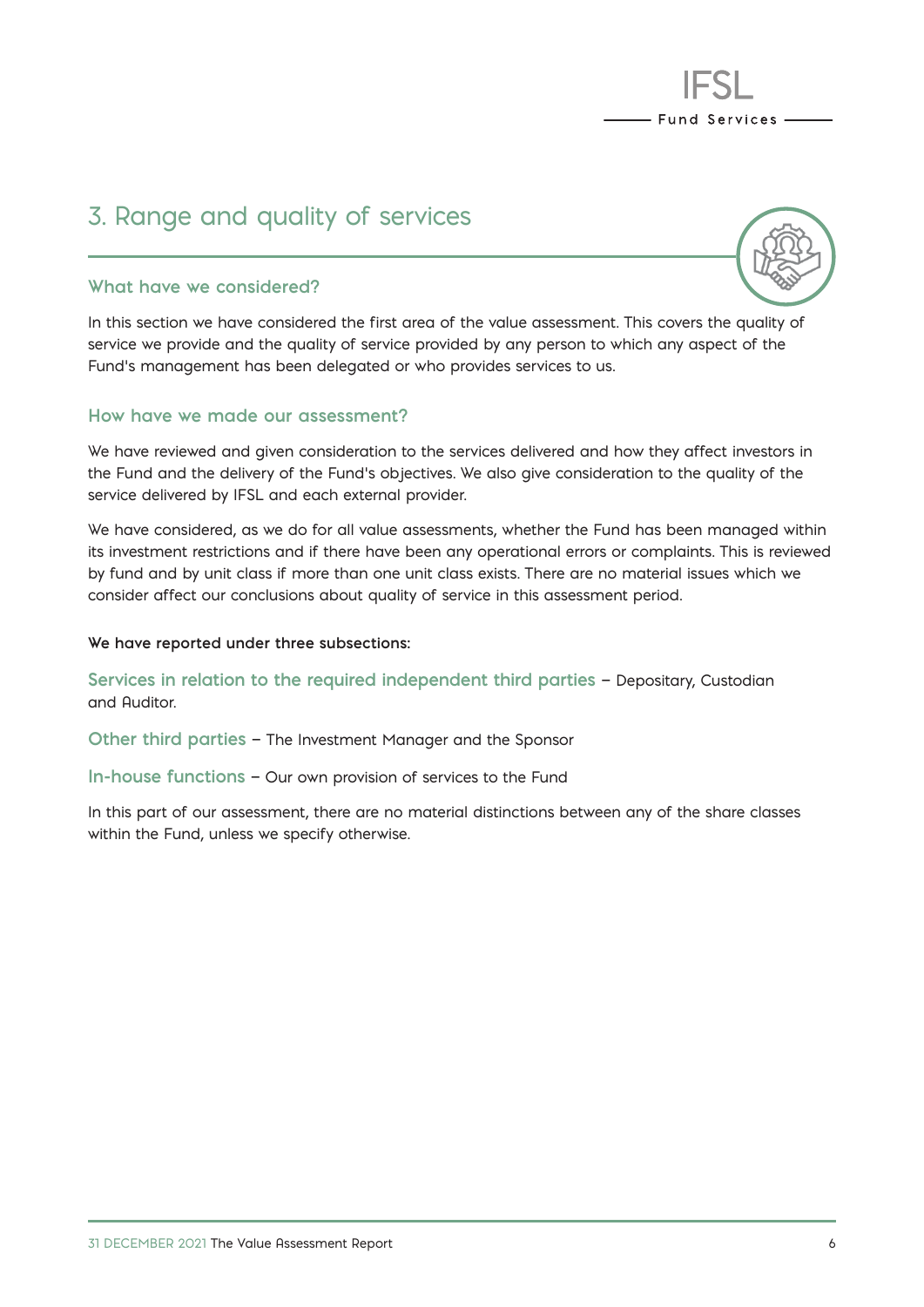

#### **Services in relation to required independent third parties**

The following section considers the required independent third-party service providers: the Depositary, the Custodian and the Auditor.

### **The Depositary**

The Depositary is an independent entity charged with various regulatory responsibilities to the Fund. It is a key part of the oversight of the Fund.

The Depositary is paid from the Fund it oversees directly under the terms of the prospectus. Its fees are shown in the statutory accounts.

As AFM we are responsible for selecting the Depositary, negotiating its fees and other commercial terms and for monitoring its performance and suitability on an ongoing basis.

In order to ensure we receive a good level of service we only work with a limited number of Depositaries at any one time. There are presently two across the entire range of funds for which we are the AFM. The Depositary for this Fund is HSBC Bank plc.

We have assessed the Depositary based on a mix of criteria including but not limited to:

- size and reputation within the industry
- geographical relevance for the Fund's strategies and investors
- service levels
- history of interactions
- resource and expertise
- costs and charges

Our interactions with them lead to constructive dialogue and challenge as we at IFSL work in collaboration with them to prioritise good outcomes for our fund investors.

The costs chargeable to the Fund by HSBC Bank plc were last reviewed formally by us in the first quarter of 2019. We regularly check the fees paid to our service providers to ensure they deliver value when considered against the service we receive. Our next review has commenced and we expect this to conclude in Q1 2022.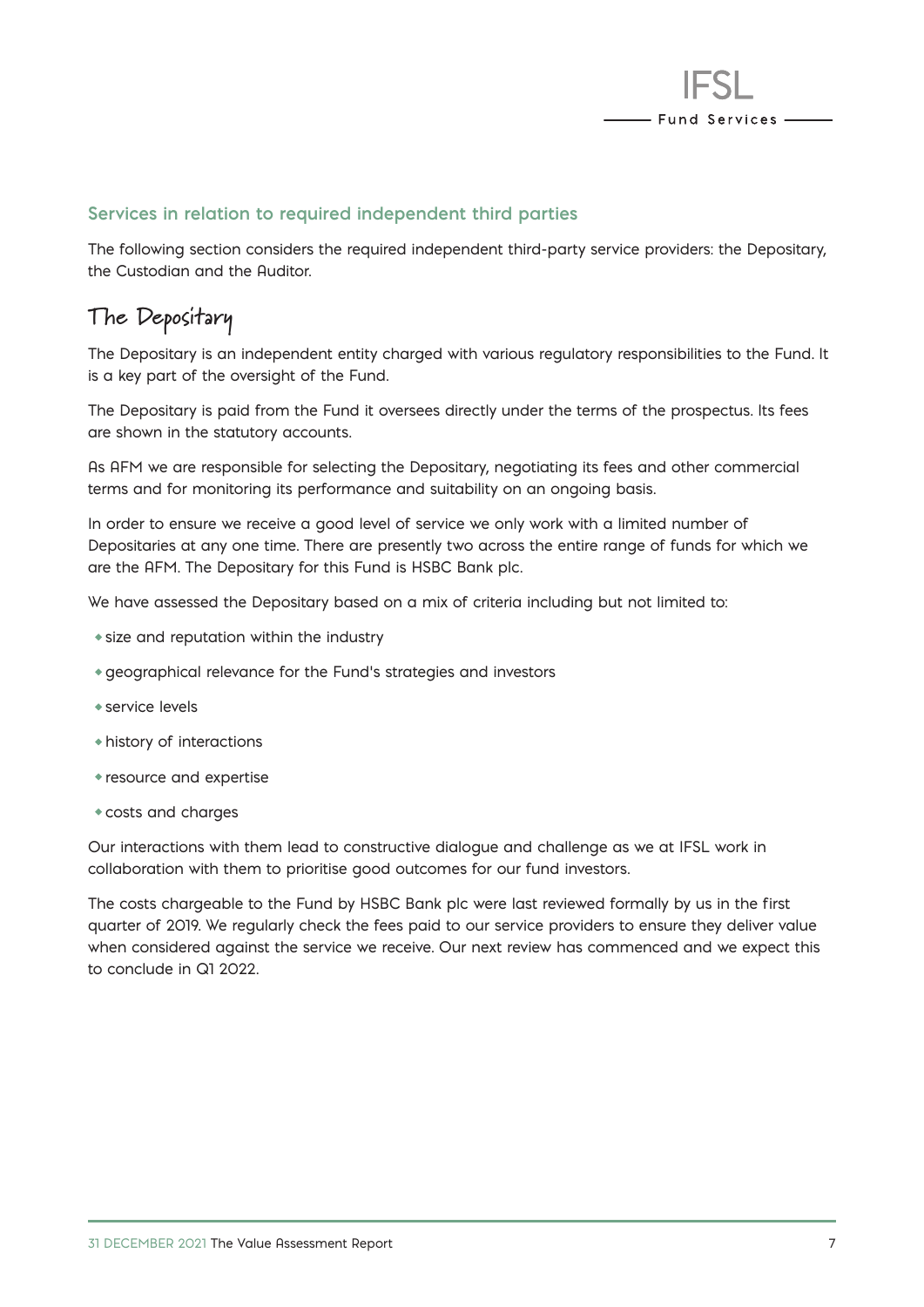

### **The Custodian**

The Custodian is an independent entity responsible for holding the assets of the Fund. Again, this role is key in ensuring good outcomes for investors.

The Custodian is paid from the Fund directly under the terms of the prospectus. Its fees are shown in the statutory accounts. It is appointed by the Depositary but will be selected, and commercial terms will be negotiated and agreed, by us as the AFM.

Along with the Depositary, we review and monitor the performance of the Custodian and review the charges made to the Fund.

In order to ensure we receive a good level of service we only work with a very limited number of Custodians at any one time. There are presently three across the entire range of funds for which we are the AFM. The Custodian for this Fund is HSBC Bank plc.

We have assessed the Custodians based on a mix of criteria including but not limited to:

- size and reputation within the industry
- geographical relevance for the Funds' strategies and investors
- service levels
- history of interactions
- resource and expertise
- costs and charges

We at IFSL work in collaboration with them to prioritise good outcomes for the Fund's investors.

We regularly check the fees paid and compare these against our other service providers to ensure they deliver value when considered against the service we receive and the fees achieved by other funds for which we are AFM. We last carried out this review of the costs chargeable to the Fund by the Custodian during the second quarter of this year. This resulted in a lower ad-valorem fee being applied to the funds under management with IFSL.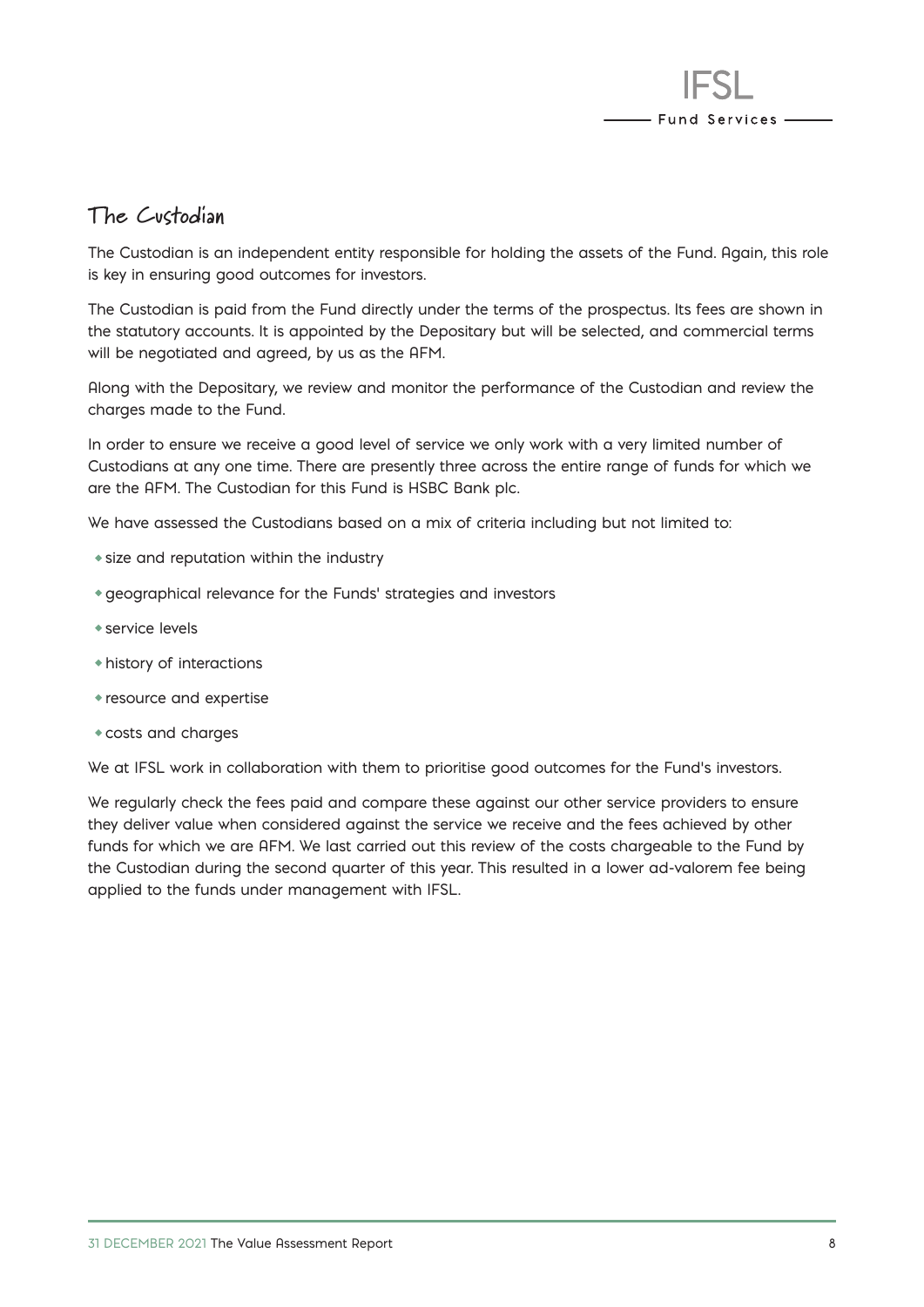

### **The Auditor**

The Auditor is an independent entity responsible for auditing the financial statements of the Fund.

The Auditor is paid from the Fund directly under the terms of the prospectus. Its fees are shown in the statutory accounts..

It is selected and appointed by us, as AFM, and we are responsible for negotiating the commercial terms, including the audit fees charged to the Fund.

We have assessed the auditors based on a mix of criteria including but not limited to:

- size and reputation within the industry
- expertise, scale and involvement with regulatory and industry change
- appropriateness to overall business scale
- appropriateness for the range of funds for which we are AFM.

We undertook a review of the Auditor during the first quarter of 2019. The review, which took into account each of the factors above, in addition to the costs to be borne by the Fund, resulted in a decision to change auditor from Barlow Andrews to Ernst & Young. This decision did result in an increase in the Auditor fees paid by the Fund, but we considered this increase to be justified in the context of the value that the new Auditor would bring.

As a larger organisation, Ernst & Young are able to offer greater challenge and expertise as part of their audit.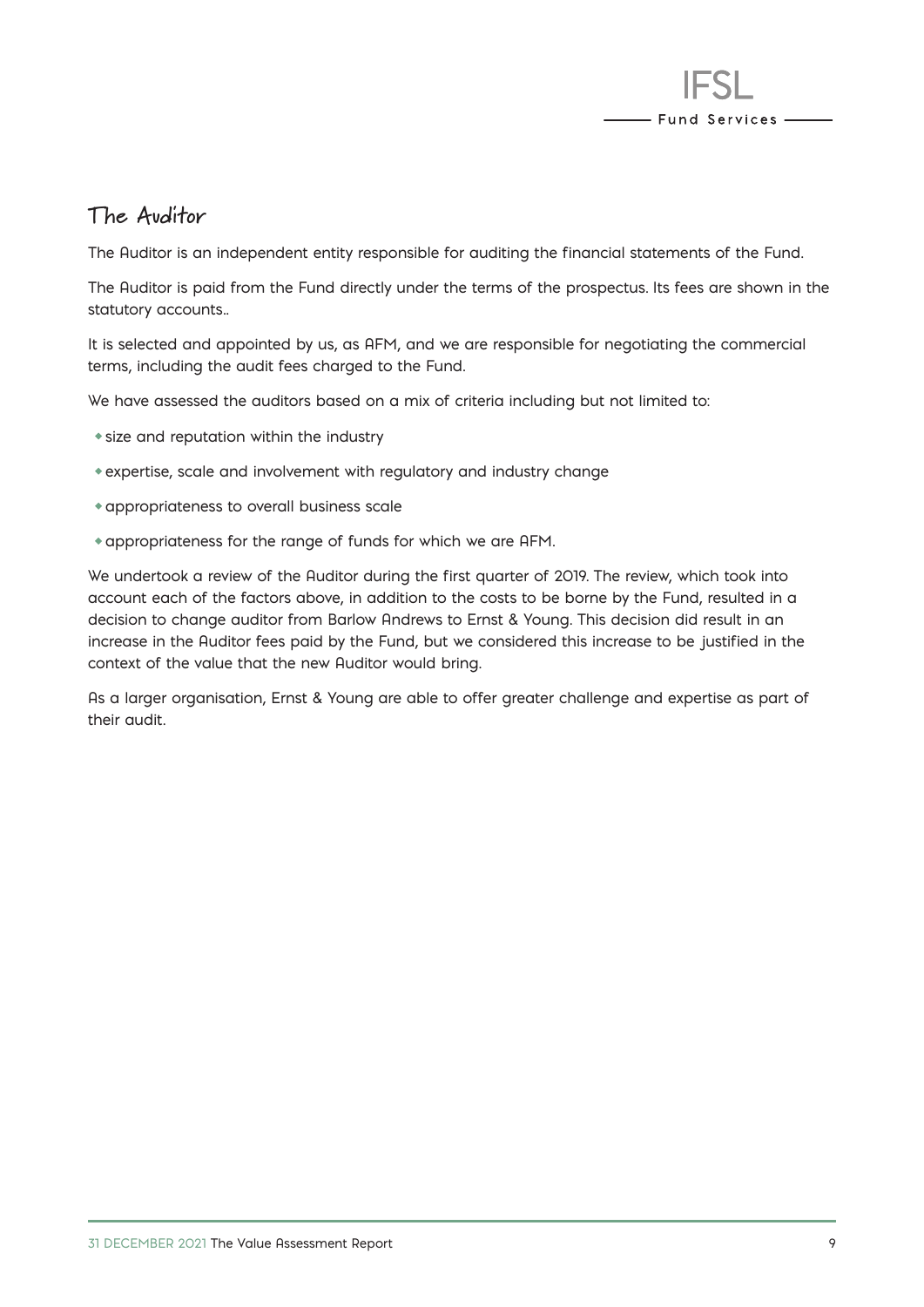

#### **Other third parties — appointments and outsourcing**

This section refers to the delegation of certain functions to, or the appointment of, an external entity. Such arrangements are not required by regulation but may be entered into at our discretion.

### **The Investment Manager and Sponsor**

We have appointed Sector Investment Managers Ltd (Sector) to manage the investments within the Fund. Sector are also the Sponsor and are responsible for the promotion and distribution of the Fund.

Sector receives a share of the annual management charge payable to us under the terms of the prospectus.

We have assessed Sector based on a mix of criteria including but not limited to:

- resource and expertise
- adherence to the Fund's investment objective and policy and the way that the Investment Manager invested the Fund's assets to achieve them
- investment research, which is funded by Sector themselves and is not an additional charge to the Fund
- its control of transaction costs (which the Fund pays) and how trades are executed
- whether the Fund has been managed within its investment restrictions
- a review of any operational errors or complaints
- the timeliness with which complete and accurate data is provided to us
- how the Fund is distributed

Having regard to these factors and our oversight and governance more generally, we conclude that the charges taken for the services were justified based on the overall value delivered to investors.

The results of our review of the investment management service provided, with regard to the outcomes delivered versus the Fund's objectives and the manner in which they were delivered, are discussed in more detail under the 'Performance' section below.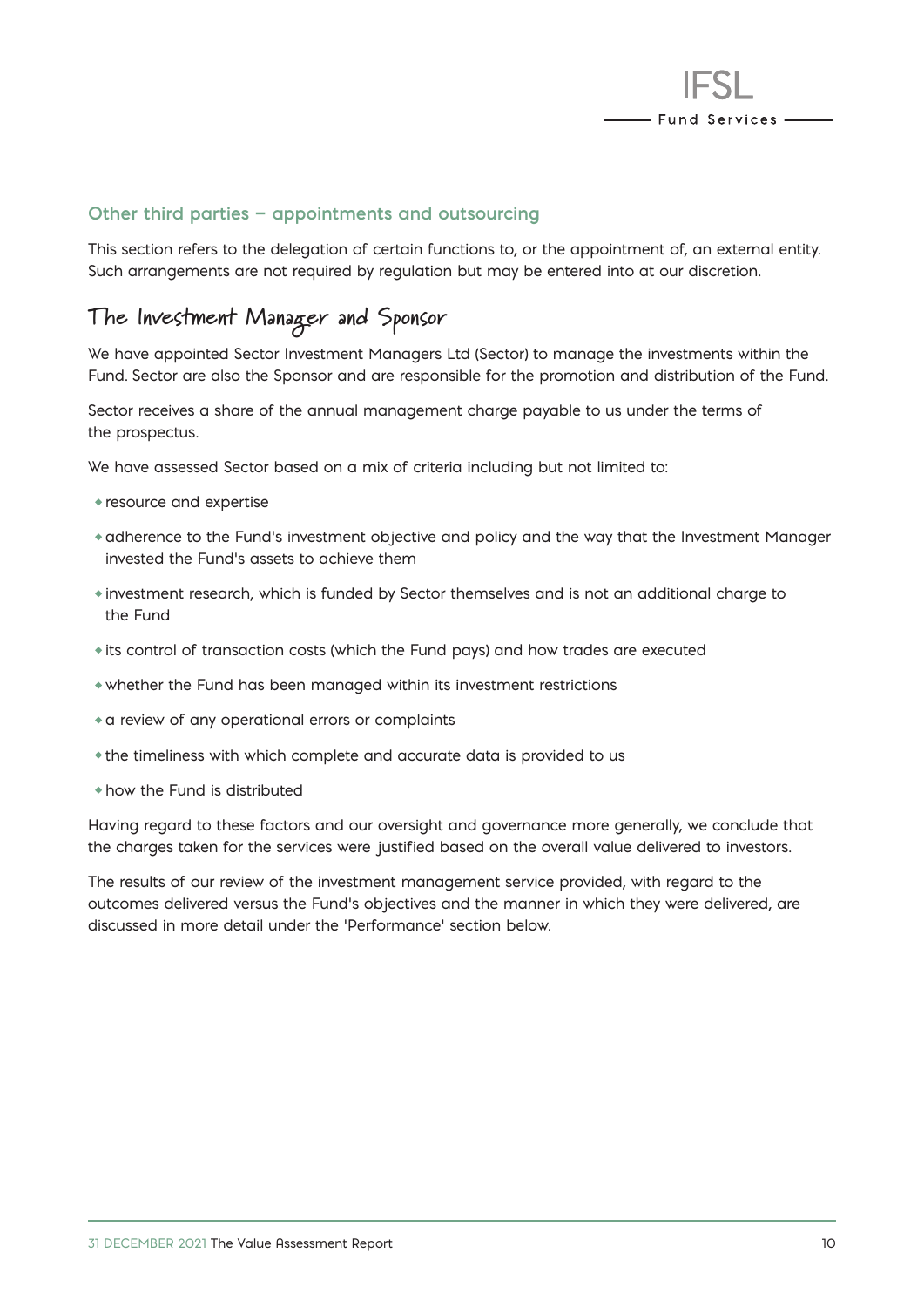

#### **In-house functions — the quality of our own services**

## **Governance and oversight**

We dedicate senior manager and board level resource to our governance structures, including Product Governance, Investment, Risk and other operational committees. Combined with our model of running most services in-house, we believe that this level of governance helps us to safeguard the best interests of investors.

As AFM, we are responsible for overseeing any party that provides services to our funds and agreeing commercial terms for those services. We continuously review our service providers to ensure they continue to meet the high standards we expect for our investors.

#### **Administration**

In the UK fund industry, it is not uncommon for an AFM to use third parties to carry out Fund administration services. This may include dealing and settling purchases and sales of shares in our funds, calculating our funds' dealing prices and maintaining the register of shareholders in our Funds.

We maintain our own systems and resources in order to carry these activities out ourselves. We do this so that we are able to retain specialist operational expertise and maintain transparency in our processes. This also means we can direct investment into our people and our technology in a cost effective manner, that we feel brings benefits to investors.

#### **Investor communications and relations with investors**

We have a dedicated investor support team and, with the exception of some printing and publication work, all communication with investors is conducted by in-house staff, who provide support and information to end investors and their intermediaries. Working alongside our fund administration staff, this team benefit from technical training and specialist knowledge, enabling them to provide an efficient and responsive service for our investors.

### **Additional competencies**

In addition to our in-house expertise we maintain close relationships with recognised specialist law firms, accountants, trade bodies and training providers to maintain an up-to-date understanding of legal and regulatory expectations and best practice.

#### **Conclusion**

During the period under review, we noted a slightly higher number of operational errors and complaints related to the Fund which fell below our usual standard. However, the impact of these incidents on investors was limited and no material investor detriment occurred. Overall, we are satisfied with the quality of services provided to the Fund by third parties or in-house.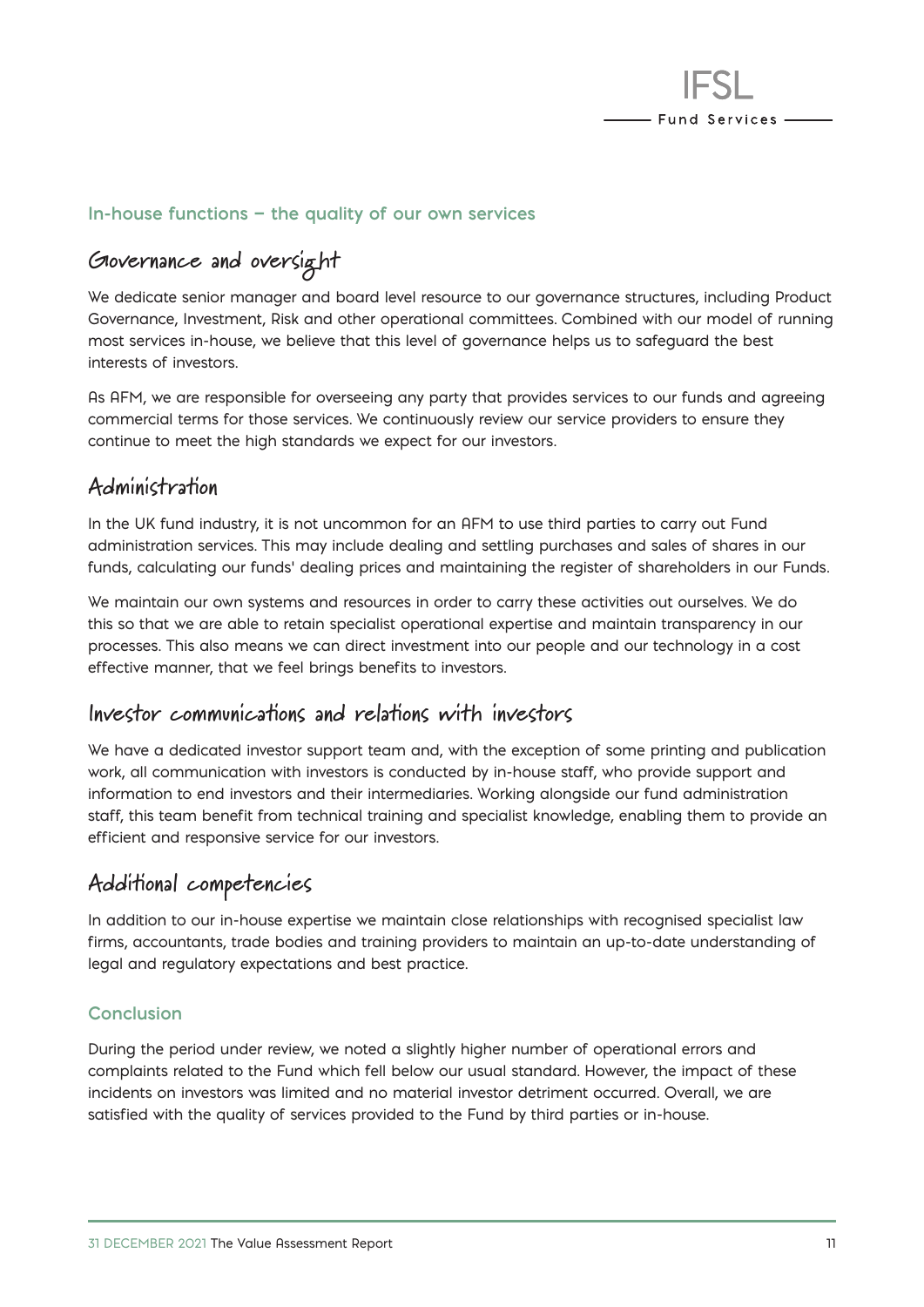

### 4. Performance



When assessing the value represented by the performance achieved by the Fund we have considered an in depth package of information. This allows us to consider the performance having regard to the investment objective (and policy) of the Fund. A fund's objective may envisage that success is to be measured over a period greater than a year. For example, it may say that the fund aims to grow your investment over a 5 year period. We bear such timescales in mind in forming our assessments of performance.

Within the above context, for each fund, we consider the:

- comparative outcome relative to their benchmark
- volatility (a measure that considers how often, and by how much, the value of an investment goes up and down relative to its average or to a benchmark)
- performance relative to a range of industry standard risk adjusted measures of performance
- the investment management activities and strategies undertaken by the investment manager

The objective and policy for this Fund is set out in Section 2. Full information including the Fund's objectives and investment policies can be found in the Key Investor Information Document. These are available on our website at **[www.ifslfunds.com](http://www.ifslfunds.com)**.

#### **IFSL SIM Junior Gold & Silver Miners Fund**

| Fund                                                 | <b>Share Class</b> | - 1 Year  | 3 Years       | 5 Years   | 10 Years  |
|------------------------------------------------------|--------------------|-----------|---------------|-----------|-----------|
| <b>IFSL SIM Junior Gold &amp; Silver Miners Fund</b> | C Class:           | $-16.04%$ | <b>42.10%</b> | $-16.27%$ | $-72.68%$ |
| <b>IFSL SIM Junior Gold &amp; Silver Miners Fund</b> | I Class            | $-15.82%$ | <b>43.21%</b> | $-15.19%$ | $-71.97%$ |
| <b>IFSL SIM Junior Gold &amp; Silver Miners Fund</b> | P Class            | $-15.49%$ | 44.90%        | $-13.50%$ | $-71.27%$ |
| <b>FTSE Gold Mines TR USD</b>                        |                    | $-25.92%$ | 81.17%        | 30.74%    | $-42.07%$ |

*Cumulative Returns as 31.08.2021*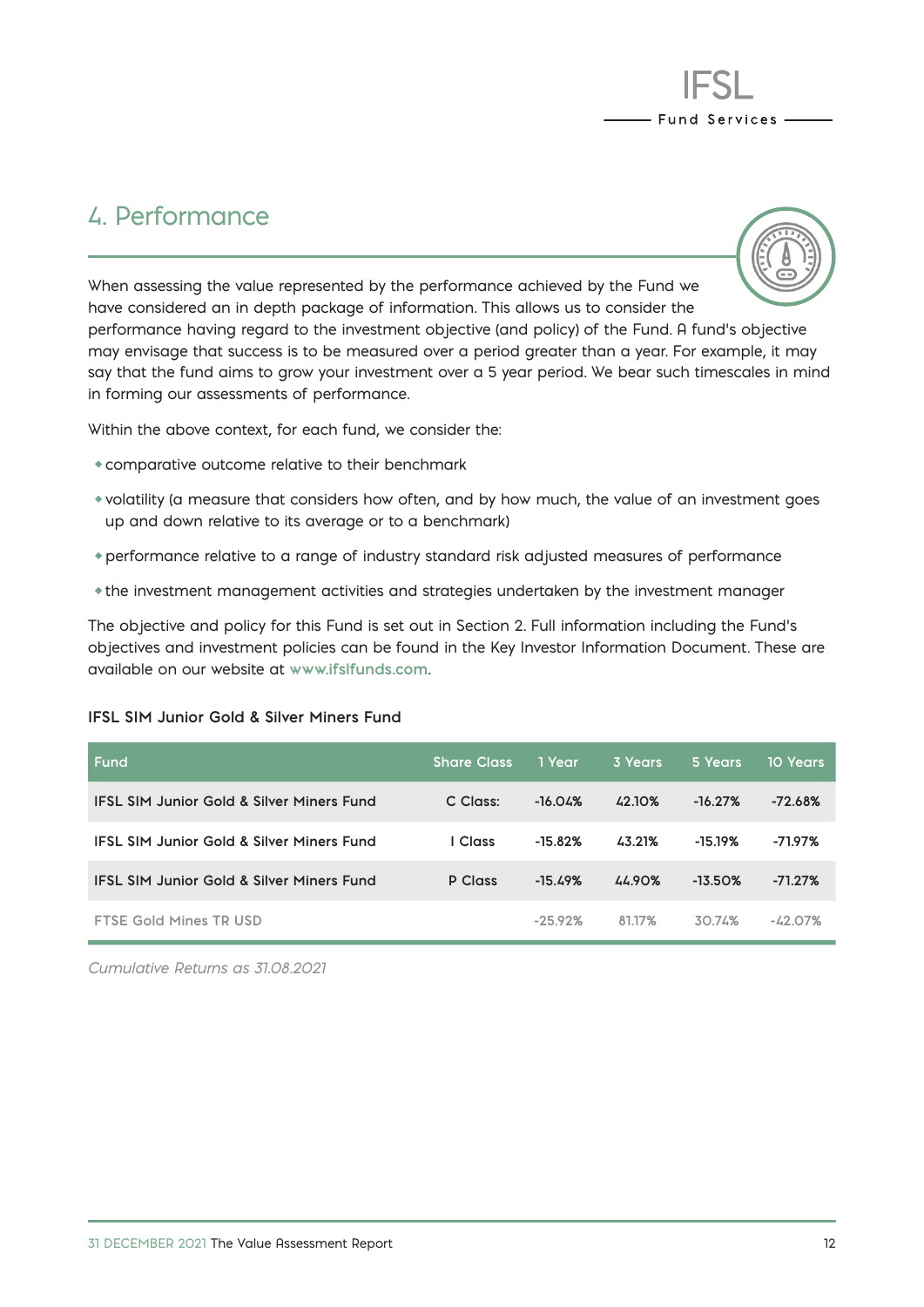

#### **Conclusion**

The Fund, with respect to all share classes, has failed to achieve its objective of producing capital growth and did not perform well against its benchmark. The Fund's benchmark, which can be used to compare performance with the shares of gold mining companies generally, is very heavily weighted to large companies. The Fund itself invests in the shares of small gold mining companies and so we take this difference into account when we assess the value delivered by the Fund. However, in our opinion, the performance achieved does not demonstrate reasonable value.

#### **Important Information**

Please note that the value of investments and the income from them may fall as well as rise and you may not get back the amount you originally invested. The Fund invests in smaller companies which carry a higher degree of risk than larger companies. The shares of smaller companies may be less liquid and their performance more volatile over shorter time periods. The Fund invests mainly in the UK therefore it may be more vulnerable to market sentiment in that country. A more detailed description of the risks that apply to this Fund can be found in the prospectus. You are required to read the Key Investor Information Document (KIID) before making an investment. The KIID and prospectus for all funds are available free of charge at **[www.ifslfunds.com](http://www.ifslfunds.com)** or by calling 0808 145 2500.

*This report contains FTSE data. Source: FTSE International Limited ("FTSE") FTSE 2020. "FTSE" is a trade mark of the London Stock Exchange Group companies and is used by FTSE International Limited under licence. All rights in the FTSE indices and/or FTSE ratings vest in FTSE and/or its licensors. Neither FTSE nor its licensors accept any liability for any errors or omissions in the FTSE indices and/or FTSE ratings or underlying data. No further distribution of FTSE Data is permitted without FTSE's express written consent.*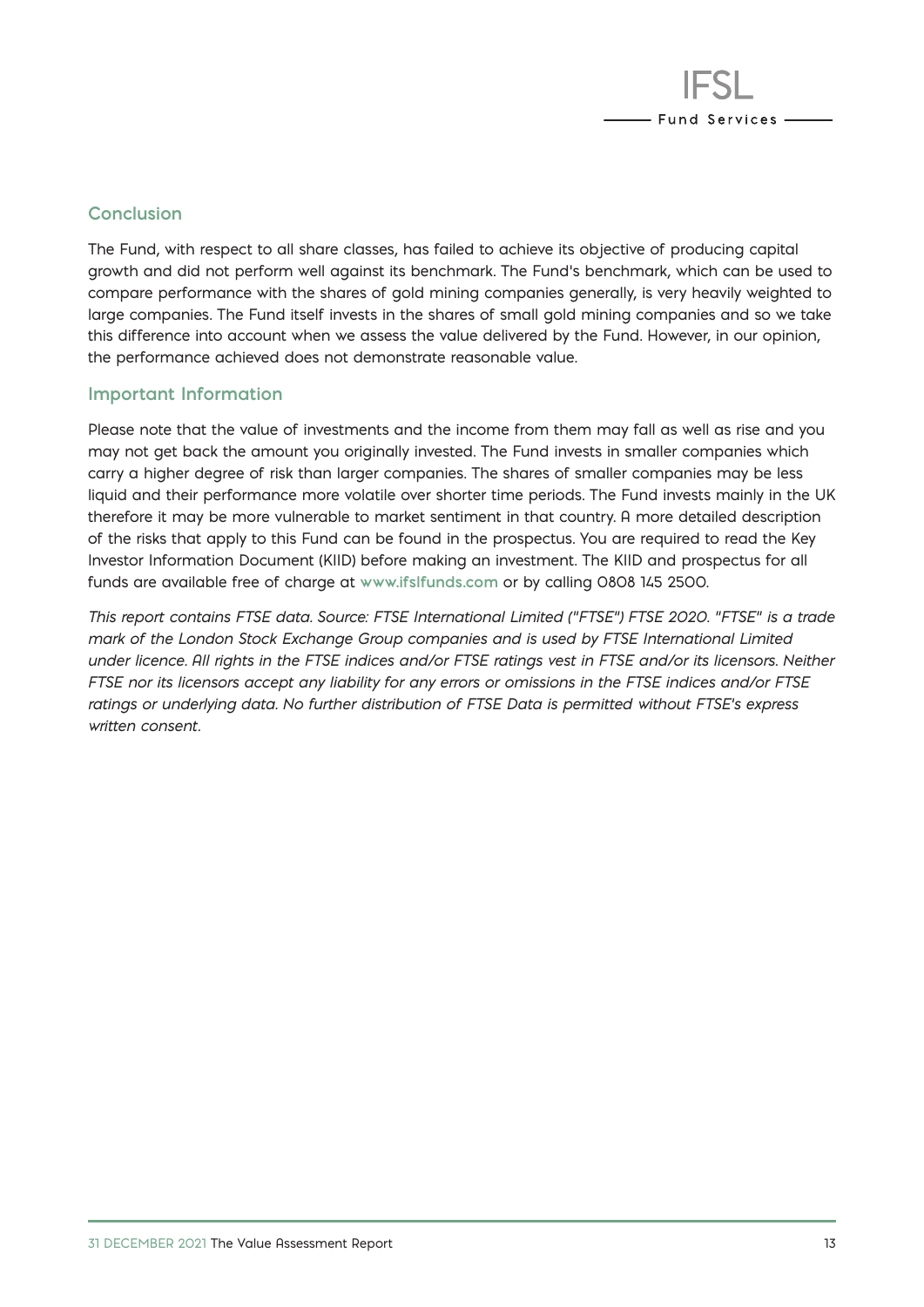#### 31 DECEMBER 2021 The Value Assessment Report 14

### 5. AFM costs in general

#### **What have we considered?**

We have considered each component of the ongoing charges figure (OCF).

### **The components are as follows:**

#### **Annual management charge**

This is a percentage fee paid from the Fund to the AFM, the Investment Manager and the Sponsor.

#### **Depositary fee**

This is a percentage fee paid from the Fund to the Depositary.

#### **Custody fee**

This is a combination of a percentage fee and fixed, transaction-based fees paid from the Fund to the Custodian.

#### **Audit fee**

This is a fixed annual fee paid from the Fund to the Auditor.

#### **Registrar Fee**

This is a small fixed annual fee, plus a fixed annual fee per shareholder entry on the Fund's register, paid to the AFM for maintaining the register of shareholders.

#### **KIID update fee**

This is a fixed annual fee paid to cover the cost of reviewing and updating the key investor information document (KIID) for the Fund.

#### **FCA fees**

This is a fixed annual fee paid to the FCA for its role as regulator of IFSL and the Fund.



- Fund Services —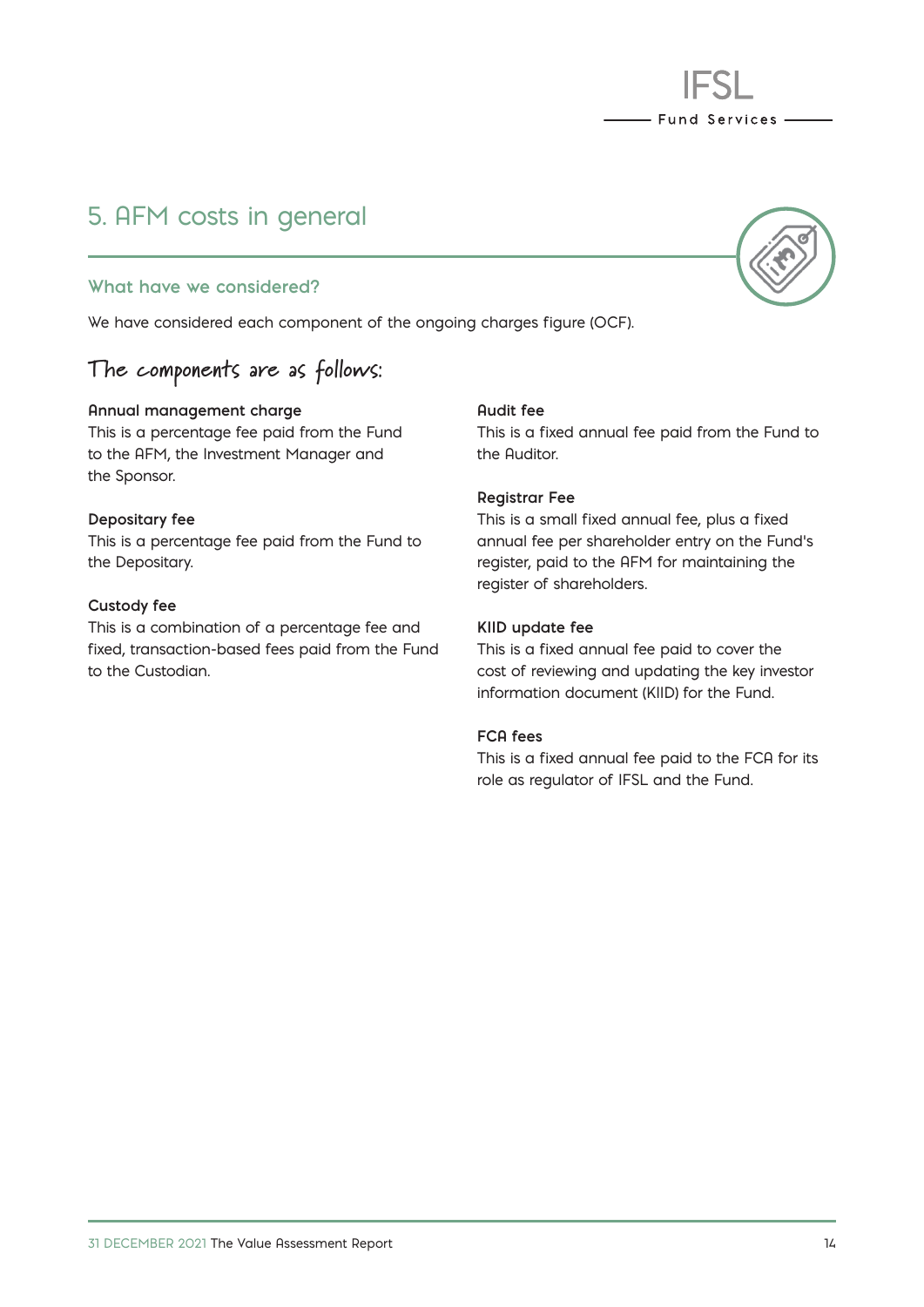

#### **Ongoing charges figures**

| l Fund                                               | <b>Share Class</b> | <b>Ongoing Charges Figure (OCF)</b> |
|------------------------------------------------------|--------------------|-------------------------------------|
| <b>IFSL SIM Junior Gold &amp; Silver Miners Fund</b> | C Class            | 1.90%                               |
| <b>IFSL SIM Junior Gold &amp; Silver Miners Fund</b> | I Class            | 1.65%                               |
| <b>IFSL SIM Junior Gold &amp; Silver Miners Fund</b> | P Class            | 1.25%                               |

The ongoing charge figures above are based on actual expenses for the year ending 31 August 2021. They cover all aspects of operating the Fund during the year, including the fees paid and described at the start of this Section 5. It does not include payments to your financial adviser and/or any other firm through which you invest. You pay for their services directly.

#### **Conclusion**

We are satisfied that the costs of the services provided represent reasonable value to our investors. We intend to improve the costs for most investors in the C and I Class shares by moving them into our P class shares. This is covered later in the report, under the heading "Share Classes".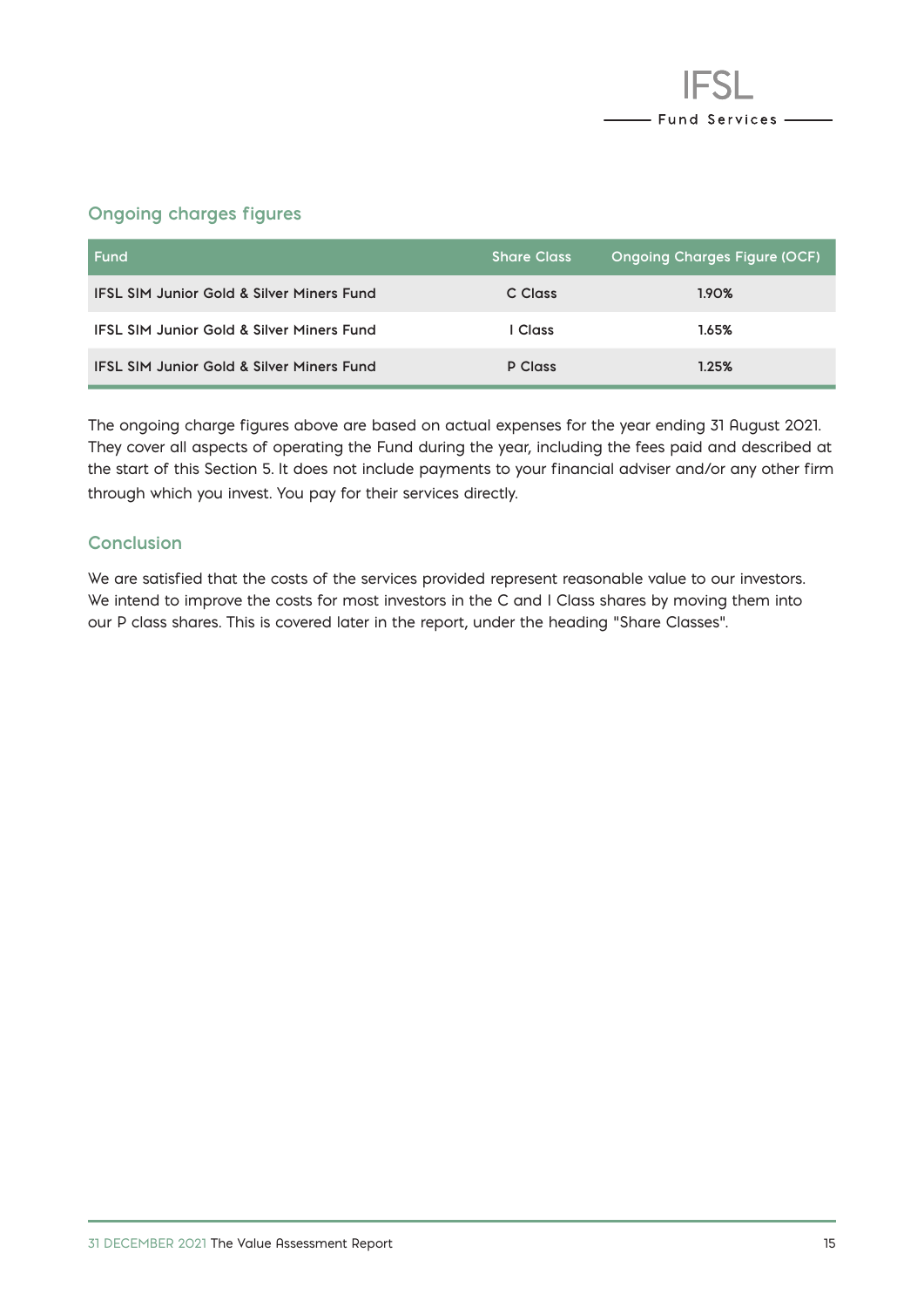### 6. Comparable market rates



- Fund Services -

Periodically we review the fees we pay to third parties.

The comparable market rates for depositories, custodians and auditors are subject to a degree of commercial confidentiality. Nevertheless experience of past fees, the tender or review processes we use and our own awareness of the market mean that we believe our approach secures the best value for money when these contracts are reviewed or re-tendered; and that we review and re-tender with a reasonable frequency given the nature of the relationships and different costs of moving suppliers.

Depositaries commonly structure their fees on an ad-valorem basis, which means fees are based on the size of the fund. We keep these fees under review to ensure that they remain competitive and that they represent good value for investors.

We have considered the fees which are paid to the Investment Manager and Sponsor against those of similar services provided to other funds for which we are AFM.

The market rates for independent AFMs are also subject to a degree of commercial confidentiality and will vary depending on the size and type of fund. Contracts are commercially negotiated and reflect the competitive nature of the independent AFM market. Fund sponsors typically conduct full tendering processes and can move the funds to other independent AFMs. This ensures that IFSL remains competitive and offers value for investors.

In making our assessment of the overall costs, we have also compared the OCF for the Fund with other similar funds in the market.

#### **Conclusion**

We are satisfied that the costs are reasonable and appropriate compared to other similar funds.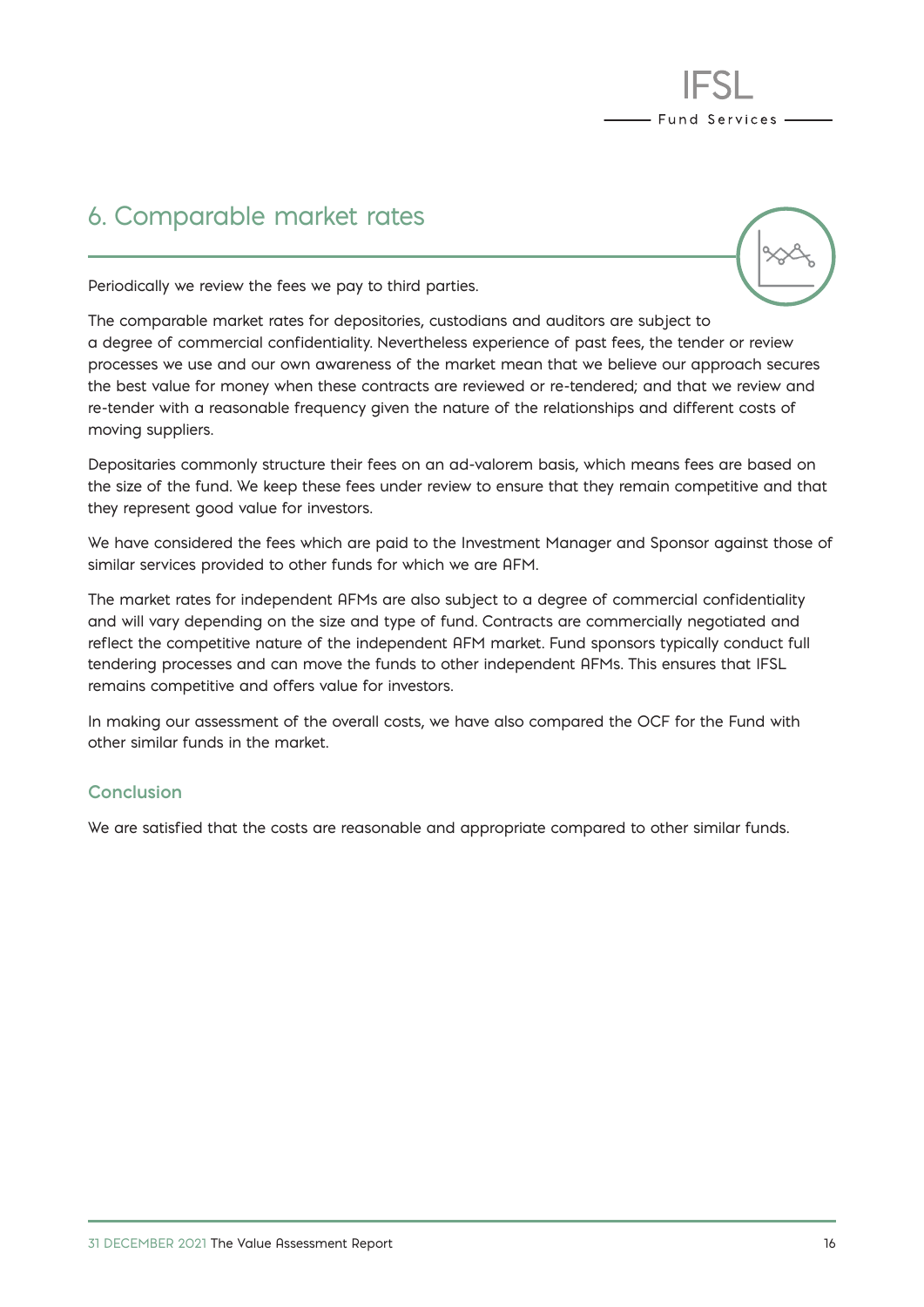

### 7. Comparable services



With regard to AFM services, IFSL provides comparable services to other fund ranges.

While the charging structure will vary depending on the size, nature and risks involved with particular funds, the fees paid by this Fund are similar to those paid by other comparable funds within our range.

We also consider comparable services offered by the third party providers to the Fund, such as the Investment Manager. Where providers do offer comparable services we ask them to outline the key differences in charging and service, so that we can ensure good value is delivered to fund investors when compared against alternative products and services available elsewhere from the same provider.

#### **Conclusion**

We are satisfied that the costs are reasonable and appropriate compared to other similar funds.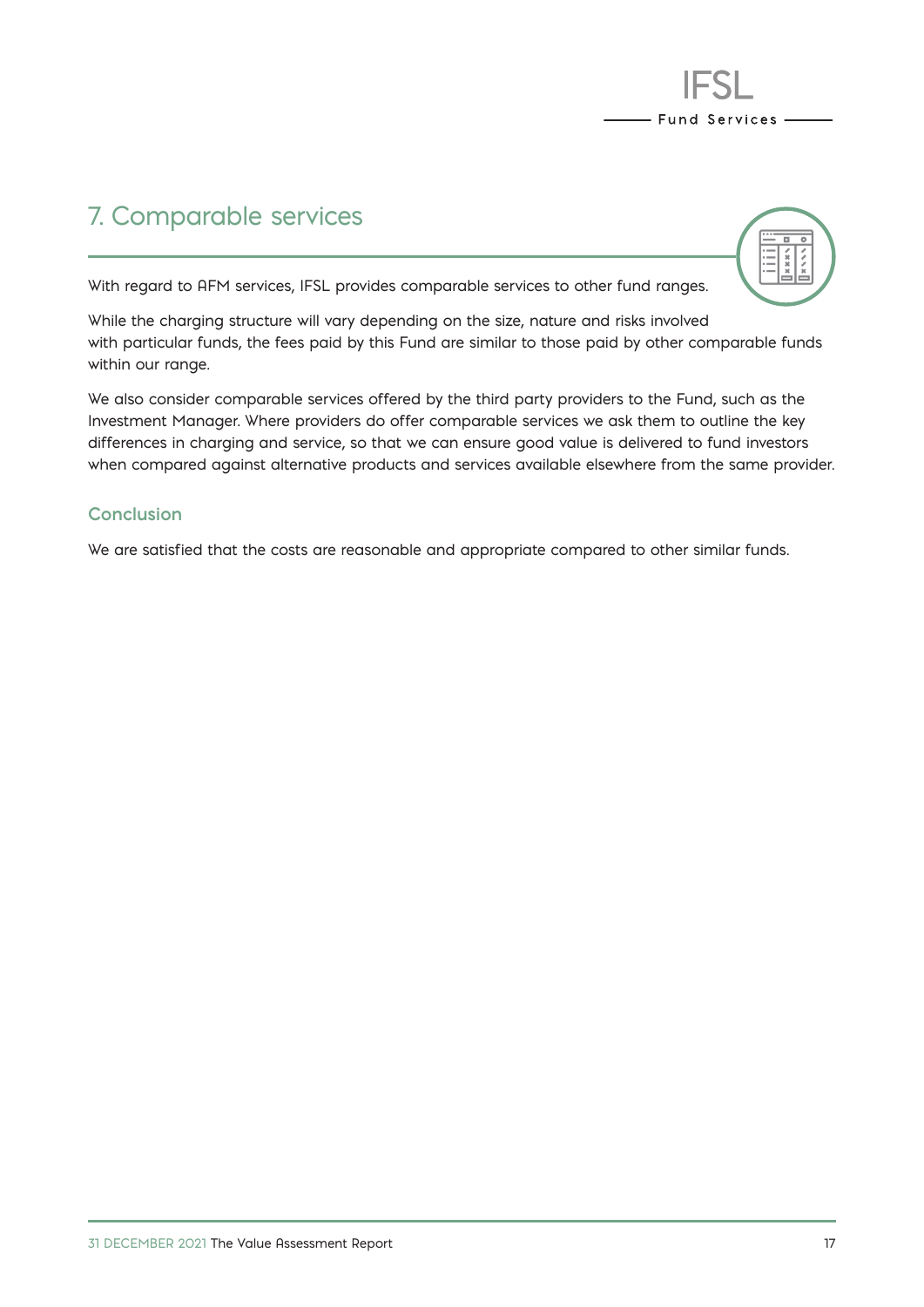### 8. Economies of scale





- Fund Services —

We have considered two different types of economies of scale relating to:

### **The size and scale of the funds**

Larger funds are more profitable to us, in some cases we are charging a minimum fee to a fund until it grows in size.

Certain services have fixed or minimum fees. This means that as funds grow they benefit from their increase in scale as the effect of those fees on costs and charges reduces. We seek to ensure that each fund offers value to investors and is commercially viable in its own right taking in to account the impact of any fixed or minimum fees.

### **The size and scale of IFSL as AFM**

The second area of economies of scale is where we can negotiate terms for the large number of different funds for which we act as AFM. IFSL is AFM to over 70 funds with more than £10 billion under management. We use this scale to negotiate fees wherever we think it is in the interests of all the funds affected. We discuss with our suppliers the need to ensure that fees are fairly and transparently spread across all the funds.

Depositary relationships are negotiated across multiple funds to achieve the best possible rates. IFSL negotiate Depositary fees on an appropriate sliding scale, with lower percentage fees applying as the Fund reaches certain thresholds, ensuring economies of scale apply directly to the benefit of the Fund and the investors.

#### **Conclusion**

We are satisfied that economies of scale are being passed onto investors where these are being achieved.